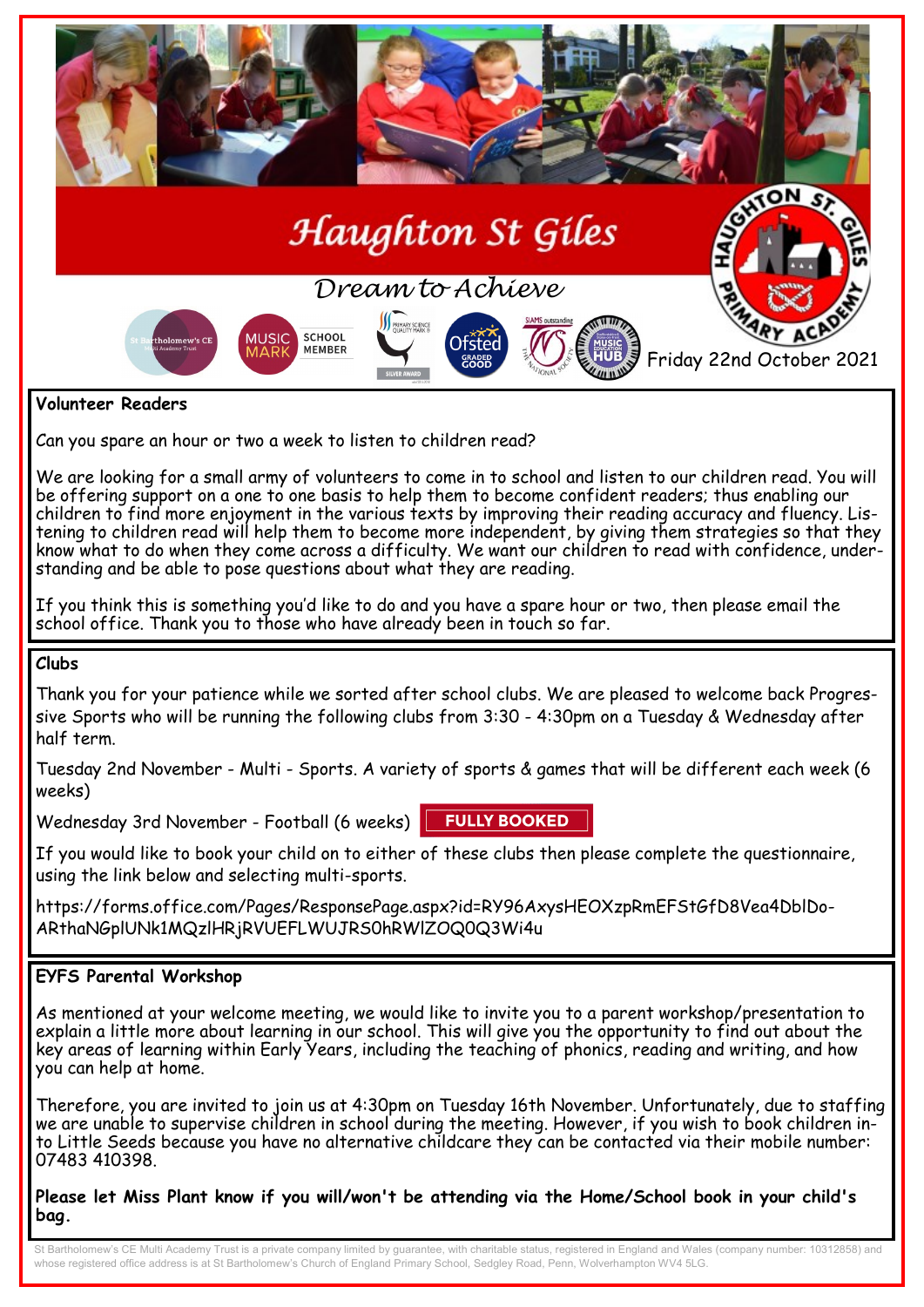## **Open Mornings**

All Primary September 2022 intake, applications need to be submitted by 15th January 2022. Therefore, we will be holding Open Mornings on Wednesday 17th November & Wednesday 1st December at 9:30 & 11:00am. If you have a child who will be starting school in September 2022 & you would like to have a look around the school, then please contact the school office (01785 780511) to make a booking.

# **Y6 Parents**

Staffordshire County Council Admissions have asked us to remind parents that the deadline for high school applications is 31st October 2021.

# **Parents' Evening**

Reminder that Parents' Evenings are on Wednesday  $3^{rd}$  November 3:30 - 5:30pm & Monday  $8^{th}$  November 5:00 – 7:00pm. Please feel free to contact Mrs Kelly in the school office who will be happy to arrange a time with you.

However, due to the current situation with Covid, if you'd prefer a phone call rather than a one to one meeting then simply email the office - please note you will not receive a reply but this will be passed on to the class teacher and they will arrange a mutually convenient time.

**Poppy Appeal 2021**





This year we are again supporting the Royal British Legion Poppy Appeal and will be selling poppy related items in order to raise much needed funds for this worthwhile cause.

Therefore, from Tuesday 2nd November the children will be able to make purchases at break times and they will have the option to either make a donation in return for a poppy or if they'd prefer they can purchase one of the poppy themed paraphernalia (see above picture & individual item costs). However, there are a limited quantity of each product and hence will be on a first-come-first served basis. Please note that as this is a charity we will not be able to replace any damaged or lost items without a charge and any replacements will be subject to availability.

# **Goodbye & Happy Retirement**

Today, we bid a fond farewell to Mrs Taylor who is leaving us to spend time with her lovely husband Ian and grandchildren.

Mrs Taylor has spent the last 7 years working across various areas of the school as a Teaching Assistant and Lunchtime Supervisor, to support our children and has been caught in many a downpour whilst on the field and playground. She will be thoroughly missed by children and staff alike, and we wish her the very best for the future and thank her for her loyalty and commitment to the school.